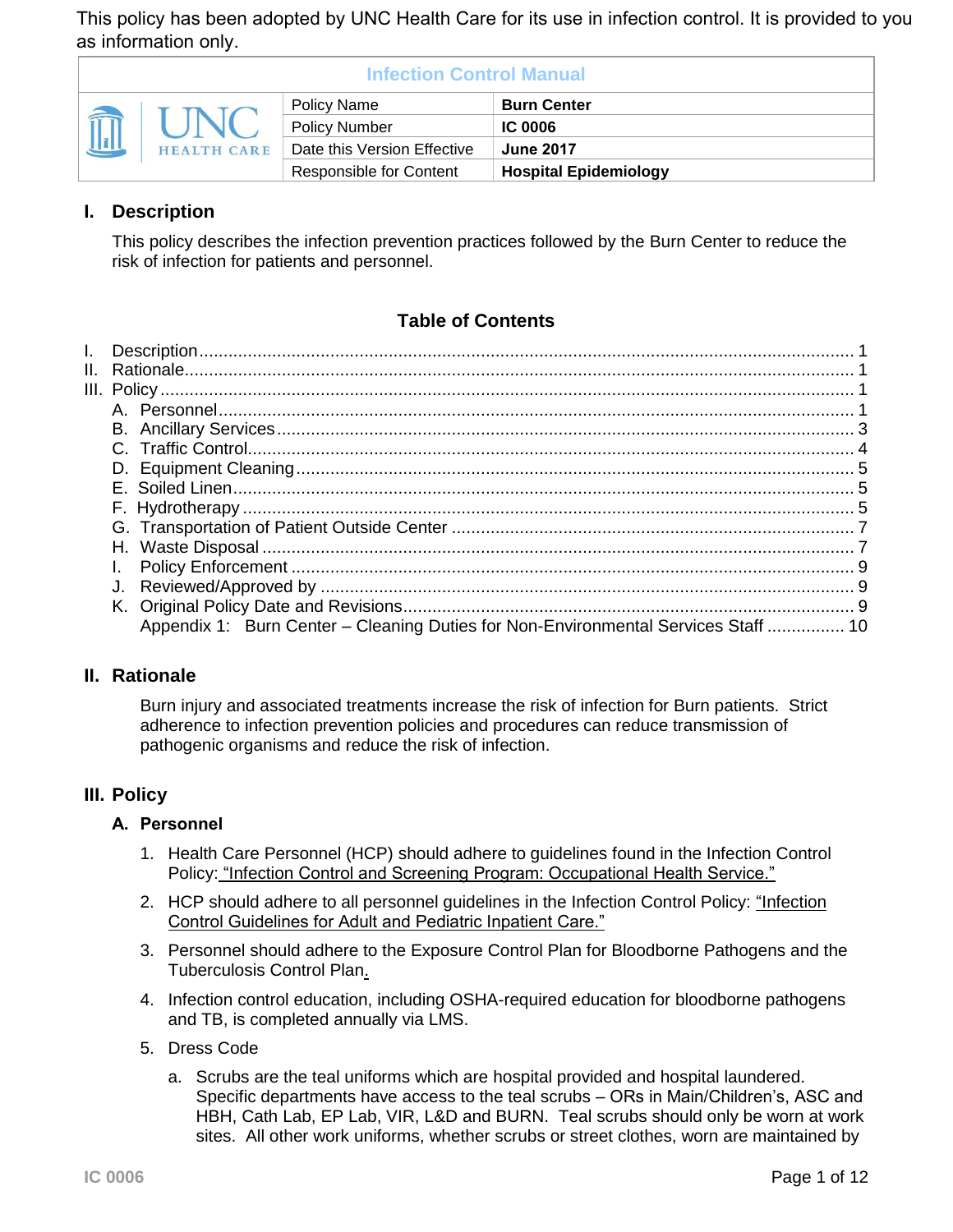the UNC healthcare provider. Burn center staff involved in wound care will wear the hospital-laundered, teal scrubs. Long-sleeved hospital-laundered jackets are not required for wound care in the Burn Center.

- b. In areas of the hospital where hospital laundered scrubs are provided (e.g., teal scrubs), healthcare personnel should change from street clothes to hospital provided scrubs at the hospital at the beginning of the shift and at the end of the shift change back into their street clothes and leave the scrubs to be laundered.
- c. Scrubs should be removed when visibly soiled, contaminated and/or penetrated by blood or other potentially infectious materials.
- d. Closed-toe shoes are worn.
- e. Personnel involved with wound care should have all hair covered, pulled away from the face, and confined within a disposable bouffant cap.
- f. Upon leaving the Burn Center during the work shift, personnel must:
	- i. Perform hand hygiene with an approved antimicrobial agent (i.e., 2% CHG, waterless alcohol-based hand rub).
	- ii. Cover gowns (e.g., white coats) are not required as a cover for infection prevention purposes, but may be used when not providing wound care.
- 6. Hand Hygiene
	- a. All persons entering the Burn Center must perform hand hygiene with an approved antimicrobial agent. Signs are posted at all Burn Center entrances and exits as a reminder.
	- b. Hand hygiene must be performed with an approved antimicrobial agent between contact with different patients, after handling contaminated items, and prior to leaving the patient's room. Refer to ["Hand Hygiene and Use of Antiseptics for Skin Preparation](http://intranet.unchealthcare.org/intranet/hospitaldepartments/infection/policies/handwash.pdf) [IC0024.](http://intranet.unchealthcare.org/intranet/hospitaldepartments/infection/policies/handwash.pdf)"
- 7. Gloves
	- a. Gloves are used in accordance with Standard Precautions. They are worn when contacting blood, body fluids, or other potentially infectious material; however, this practice is not intended to replace appropriate hand hygiene.
	- b. Clean gloves are worn during direct contact with non-intact wounds. Gloves must be changed between different procedures on the same patient (e.g., wound care, perineal care, and oral care).
	- c. Gloves must be removed and appropriate hand hygiene performed between contacts with different patients and/or their equipment, immediately upon exiting a patient's room, hydrotherapy, OT/PT Room, or Recreation Therapy Room.
	- d. Hand hygiene must be performed immediately after glove removal.
- 8. Gowns and Protective Apparel
	- a. Gowns should be worn to prevent contamination of clothing and protect skin of personnel from blood and body fluid exposures per Standard Precautions. They are also used to help prevent the spread of microorganisms from one patient to another. A fluid resistant gown is used when there is risk of splash, splatter, or contact with body fluids or non-intact skin. Refer to the ["Exposure Control Plan for Bloodborne Pathogens](http://intranet.unchealthcare.org/intranet/hospitaldepartments/infection/policies/Ecpbbp.pdf) [IC0021".](http://intranet.unchealthcare.org/intranet/hospitaldepartments/infection/policies/Ecpbbp.pdf)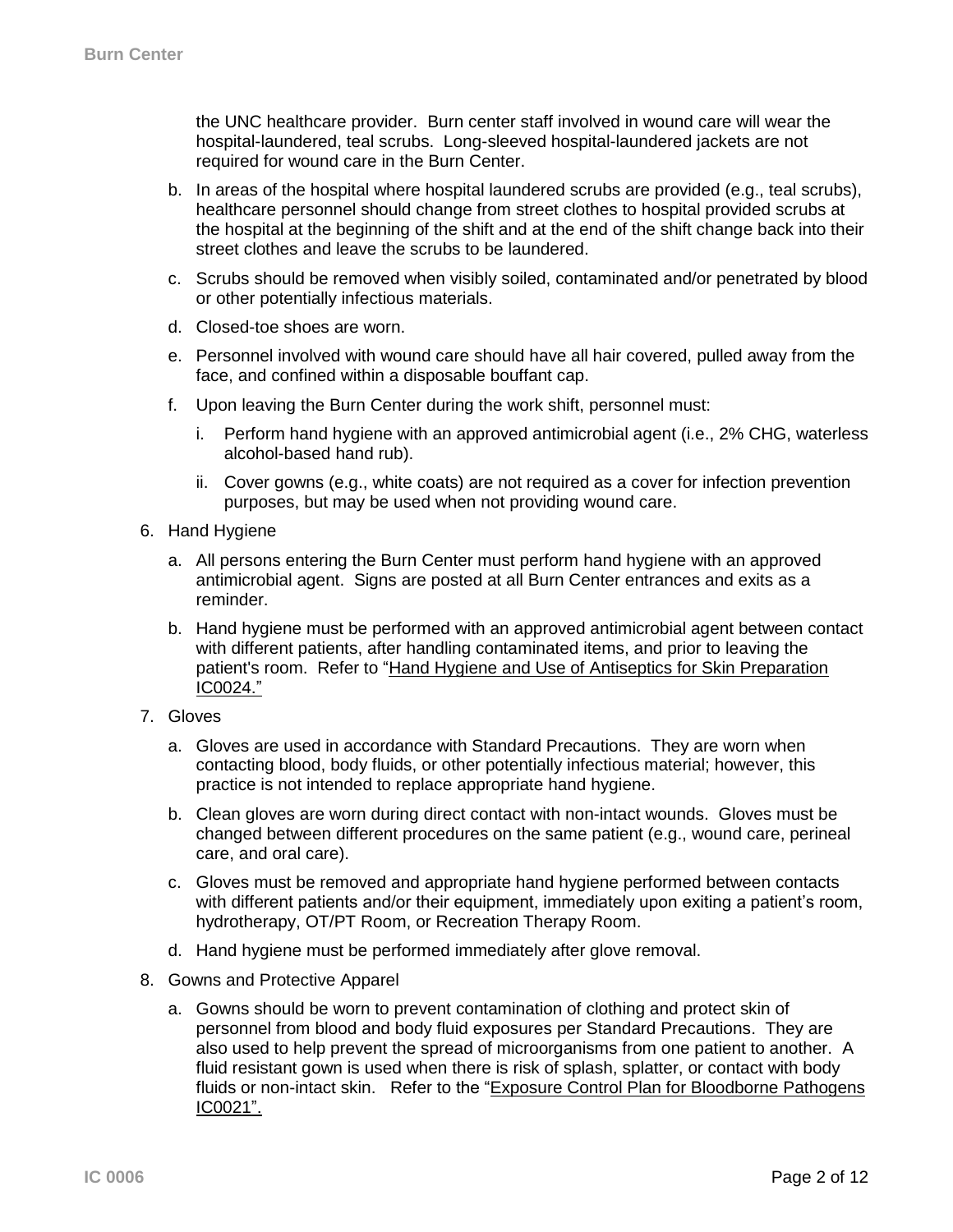- b. When gowns are worn in a patient's room during patient care, they will be removed and discarded before leaving the patient's room, and hand hygiene performed.
- c. Healthcare workers should wear a protective gown when holding a baby with draining wounds and/or dressings that are not completely dry/intact. Afterwards the gown should be removed and hand hygiene performed.
- d. When holding a baby, a protective barrier should be used on the shoulder to prevent oral secretions from contaminating the scrubs. Afterwards the barrier should be changed/discarded and hand hygiene performed.
- 9. Isolation Precautions Procedures
	- a. The Infection Control Policy ["Isolation Precautions](http://intranet.unchealthcare.org/intranet/hospitaldepartments/infection/policies/Isolation) IC0031" will be followed for placing the patient on appropriate isolation precautions.
	- b. Proper isolation attire must be worn when entering an isolation patient's room. This attire must be removed upon exiting the patient room and hand hygiene performed with an approved antimicrobial agent.
	- c. All burn wounds will be managed with Standard Precautions when the dressing is changed and the patient receives hydrotherapy.
	- d. Packaged disposable items in Contact /Enteric Precautions rooms are managed as follows:
		- i. Rooms should be stocked with limited amounts of disposable items such that they will be used within a short period of time (e.g., <24 hours).
		- ii. Disposable sterile packaged items that are opened, damaged, wet, or visibly contaminated (e.g., dry blood) should not be used and must be discarded.
		- iii. Packaged, disposable items should be handled only with clean hands or clean gloves and should be stored in a drawer or far enough from the patient and water sources to prevent droplet contamination of the item (i.e., >3 feet away).
		- iv. When a patient on Contact Precautions is transferred from the room or discharged, unused supplies must be discarded and not used if: 1) the item is visibly soiled, wet, or damaged 2) if a packaged item has been opened or the integrity of the package has been compromised.
	- e. In the case of an outbreak, Hospital Epidemiology will work with the Burn Center staff to identify and implement enhanced control measures as warranted.
	- f. When two or more patients have symptoms consistent with gastroenteritis (vomiting  $\geq 2$ times and/or diarrhea  $\geq 2$  loose stools) in a 24-hour period with or without fever and abdominal pain), the Infection Preventionist should be consulted.

## **B. Ancillary Services**

- 1. Physical Therapy and Occupational Therapy
	- a. Applicable guidelines as outlined in the "Physical Therapy/Occupational Therapy [Infection Control Policy](http://intranet.unchealthcare.org/hospitaldepartments/infection/policies/ptot.pdf) IC0044" will be followed in addition to those of this policy.
	- b. All equipment shared by patients must be cleaned with an EPA- registered disinfectant (e.g., MetriGuard, Sani-Cloth) between patient contacts and when visibly soiled.
	- c. Patients on Contact Precautions may be brought to the PT/OT gym for daily exercise and therapy. These patients will be treated one at a time and ideally scheduled to be seen at the end of the day. All equipment will be cleaned with an EPA-registered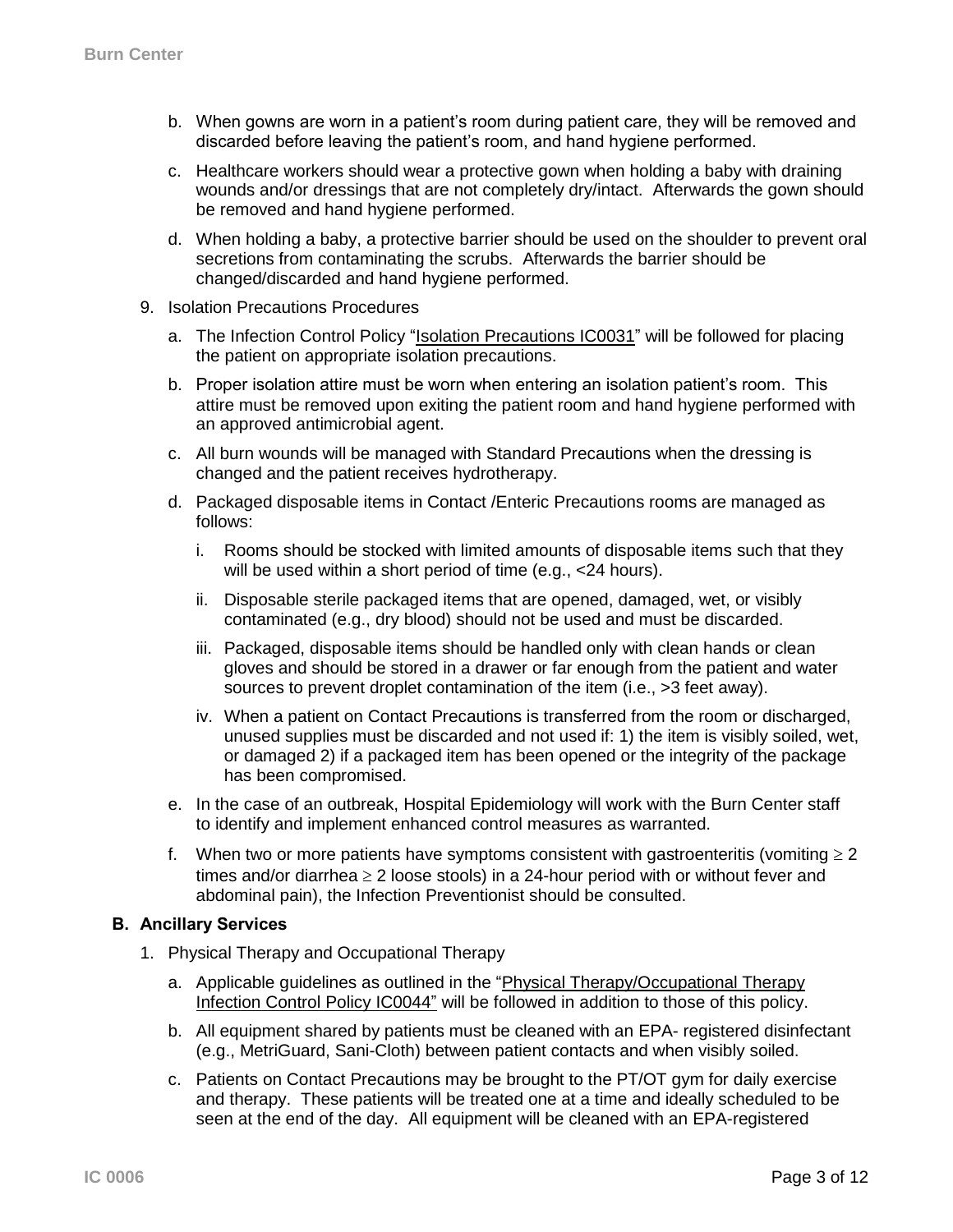disinfectant (e.g., MetriGuard, Sani-Cloth) prior to allowing the room to be used by another patient.

- d. The tank used in the pasteurization of splints will be emptied weekly, cleaned, and refilled with tap water. The temperature should be checked and recorded weekly to assure the temperature remains at or above 167°F.
- e. Splints may be re-used between patients as long as they are cleaned and high level disinfected in the hydrocollator at 167 degrees for 30 minutes.
- f. The sink used to clean splints should be sprayed with MetriGuard between each patient's splints cleaning. Only one set of splints (e.g., for one patient) should be in the sink at the same time.
- 2. Recreational Therapy
	- a. Applicable guidelines in the "Pediatric Play Facilities and Child Life Infection Control [Policy IC0053"](http://intranet.unchealthcare.org/intranet/hospitaldepartments/infection/policies/pedplayfacilitiesandchildlife.pdf) will be followed in addition to those of this policy.
	- b. Any used recreation equipment should be placed in the designated bin in the Soiled Utility Room for cleaning by Recreational Therapy.
- **Note:** Patients on Contact Precautions may be taken to the Burn Center playroom or conference room. These patients will be seen one at a time. All equipment and furniture used by the patient will be cleaned with an EPA-registered disinfectant prior to the room being used by other patients, families or staff. Toys must be cleaned as outlined in the ["Pediatric Play Facilities and](http://intranet.unchealthcare.org/intranet/hospitaldepartments/infection/policies/pedplayfacilitiesandchildlife.pdf)  [Child Life Infection Control Policy IC0053](http://intranet.unchealthcare.org/intranet/hospitaldepartments/infection/policies/pedplayfacilitiesandchildlife.pdf)

## **C. Traffic Control**

- 1. Patient Visitors
	- a. All visitors must follow the ["Administrative Policy: Hospital Visitation ADMIN 0181"](http://intranet.unchealthcare.org/policies/unc-hcs-policies-pdf-new-format/ADMIN0181%20pdf.pdf)
	- b. Persons with communicable diseases should not visit patients. Visitors are monitored by the Burn Center nursing staff and excluded if there is evidence of a communicable disease (e.g., URI, fever).
	- c. Visitors are instructed by nursing personnel to perform hand hygiene with an antimicrobial agent before entering and leaving patient care areas.
	- d. If the patient requires isolation, the nursing staff instructs visitors to wear the appropriate personal protective equipment.
	- e. Visitors will gain entrance to the Burn Center only through the front door by the entrance to the Administrative Offices. The back door to the Burn Center (next to the elevators) will be used only by hospital staff.
- 2. Consulting Groups

Consult services are often required in the Burn Center. When these groups enter, they must follow these guidelines:

- a. An antimicrobial agent will be used for hand hygiene upon entering and before leaving the Burn Center.
- b. Persons with a communicable disease must not enter the Burn Center. This includes herpes oral or cutaneous lesions and viral upper respiratory infections.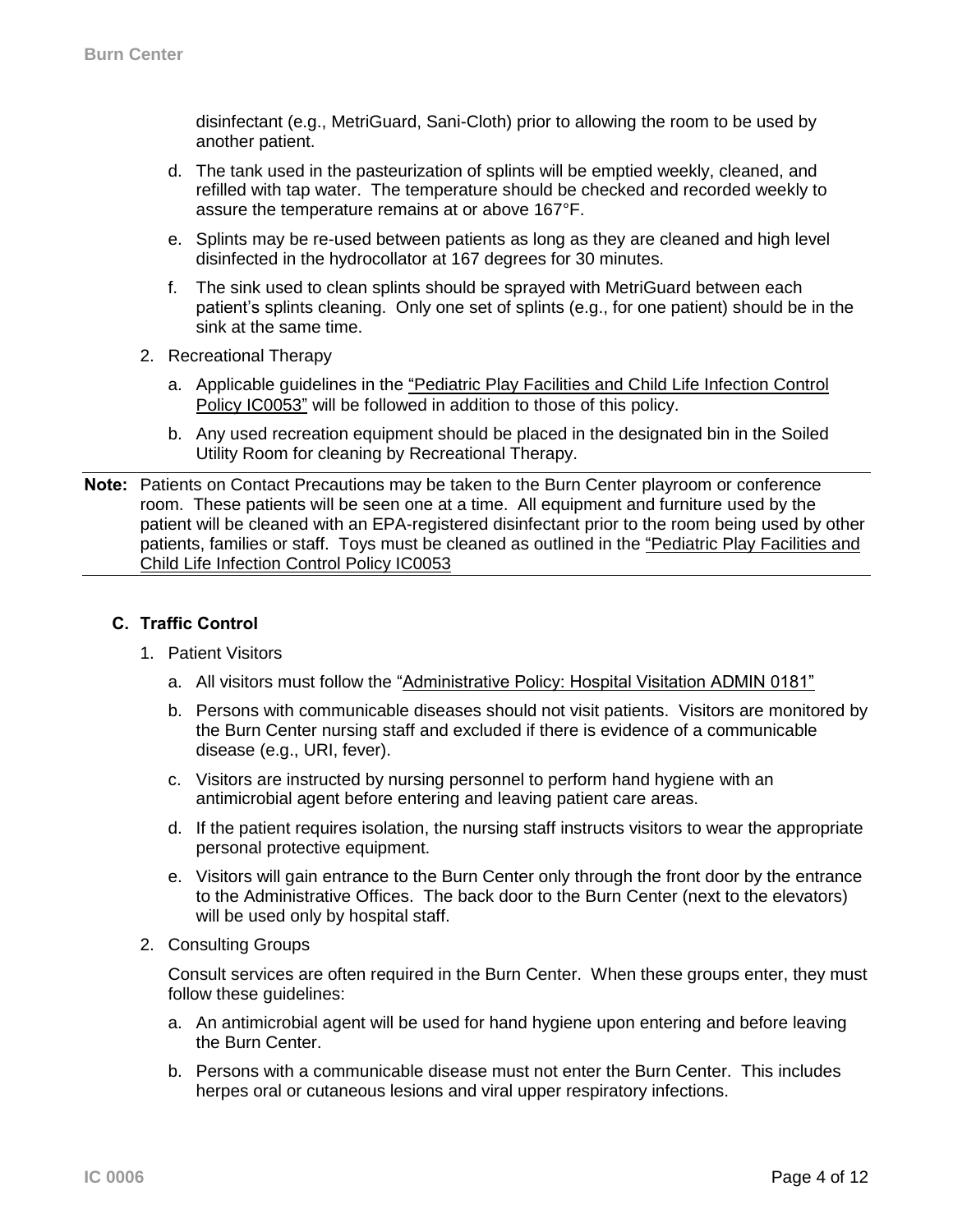- c. When entering an isolation patient's room, personnel must wear appropriate personal protective equipment.
- d. Isolation garb is to be discarded inside the patient's room. Hand hygiene should be performed with an antimicrobial agent prior to leaving the patient's room.
- e. Care items indigenous to the room, (e.g., stethoscopes, tourniquets, etc.) are to be used when assessing the patient. If personal assessment tools are used, they must be cleaned with an EPA-registered disinfectant, 70% isopropyl alcohol, or a 1:10 solution of bleach and water before and after use.
- 3. All persons other than visitors or consulting groups (e.g., paraprofessionals) must follow the guidelines for consulting groups.

## **D. Equipment Cleaning**

**Note:** Patient equipment should be cleaned with an EPA-registered disinfectant (e.g., Metri-Guard, Sani-Cloths) between patient uses.

(Refer to Appendix 1 for detailed list of cleaning duties for non-Environmental Services personnel.)

- 1. Disposable blood pressure cuffs will be used in the Burn Unit. Cuffs should be cleaned when visibly soiled or replaced with a new cuff. At discharge or transfer out of the Burn Unit, blood pressure cuffs will be discarded unless patient transfers to another ICU.
- 2. Dopplers must be cleaned daily when in use and between uses on different patients.
- 3. Any other equipment used at the patient bedside and in contact with bed linen, etc., must be cleaned daily. In the Burn Center, the patient's mattress is cleaned using an EPA-registered disinfectant by nursing staff if contaminated with exudate or wound drainage.
- 4. All equipment with gross contamination must be cleaned prior to returning to Central Supply via the Co-struc in the dirty utility room.
- 5. The Burn Center has its own transporting equipment which must be cleaned after each patient use.
- 6. Any transient equipment, (e.g., EKG and EEG, Echo, portable x-ray machine) must be cleaned before and after patient use.
- 7. Supply lockers in the immediate vicinity of the tank rooms or anterooms should be emptied and cleaned on a routine basis and when visibly soiled.

## **E. Soiled Linen**

- 1. Fluid resistant linen bags are used for all soiled linen.
- 2. All linen, including bed linen and patient hospital clothing, should be changed after each dressing change and tanking. Dirty bed linen is placed directly into the linen hamper, not on the floor. After stripping and cleaning the bed, staff must perform hand hygiene and change gloves prior to applying clean linen.
- 3. Reusable safe patient handling equipment (e.g., slings, slides) is placed in a fluid resistant laundry bag labeled "for SPH Laundry only." Once in the laundry bags, contaminated items must not be handled or sorted by staff. Safe patient equipment designated as single patient use must be discarded at patient discharge or when no longer needed.

## **F. Hydrotherapy**

Hydrotherapy is provided within the unit to reduce the risk of cross infection and contamination to patients who are not burn patients. Principles of clean technique and patient isolation are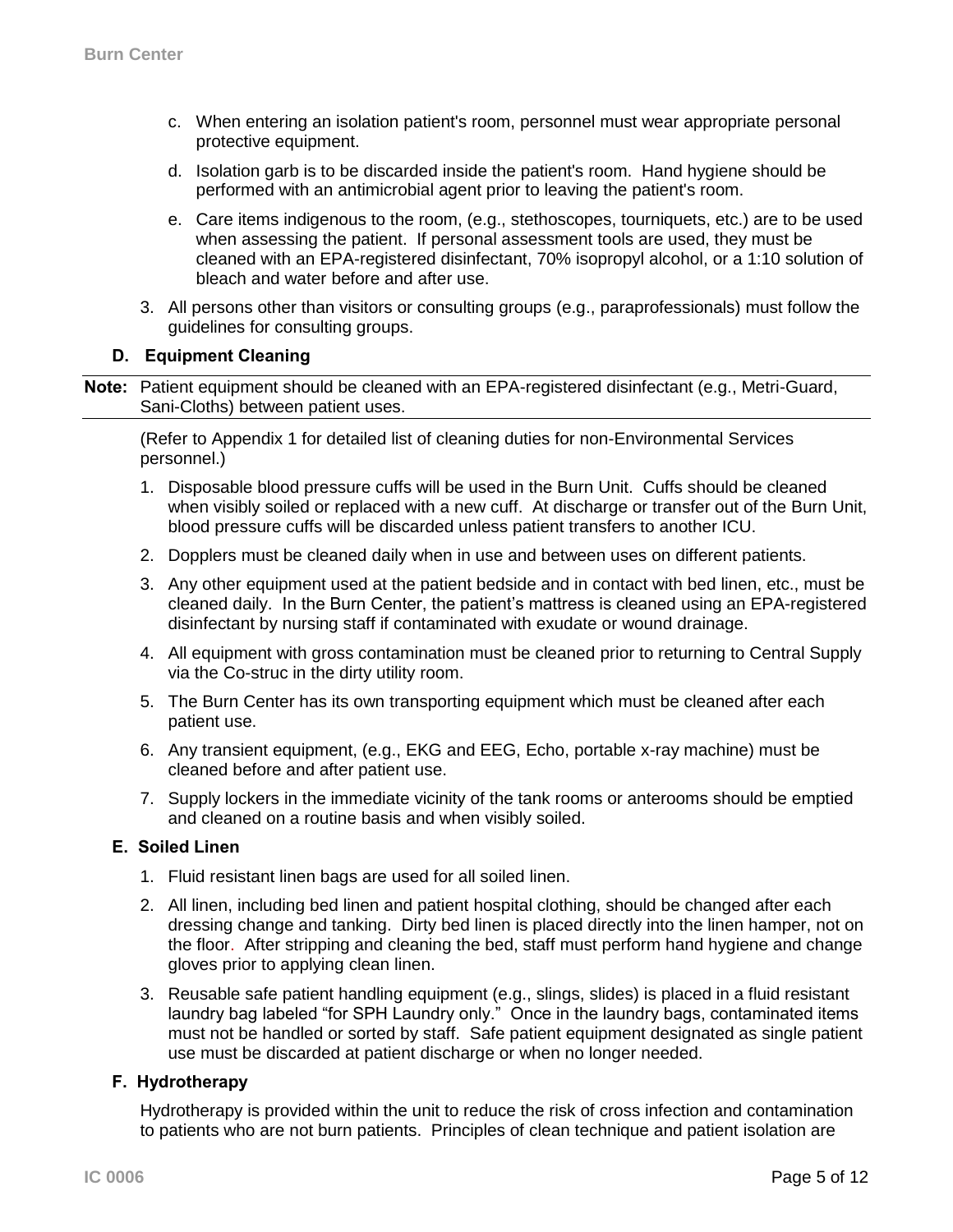extended to the hydrotherapy rooms. When the patient enters the hydrotherapy room materials and objects the patient comes in contact with are considered contaminated.

- 1. Soiled dressings are disposed of in a trash receptacle. These dressings may be removed in the hydrotherapy room or patient room. Trash is removed from the patient's room after the dressing change and immediately from the hydrotherapy room if the trash bag is wet or soiled. Otherwise trash is collected at the end of the shift.
- 2. The patient is transported to the hydrotherapy between two clean sheets or a sheet and the plastic covering the stretcher.
- 3. The hydrotherapy room must be cleaned after completion of all daily wound care (see Hydrotherapy Rooms in Appendix 1).
- 4. Curtains at anterooms and the hydrotherapy room doors should remain closed during all wound care procedures.
- 5. Whenever possible, patients colonized or infected with multidrug-resistant organisms are the last to receive hydrotherapy each day. Patients on Contact Precautions needing hydrotherapy should be transported following the policy outlined in the "*Isolation Precautions* [Policy IC0031.](http://intranet.unchealthcare.org/intranet/hospitaldepartments/infection/policies/Isolation)"
- 6. Only equipment and supplies needed for the patient receiving therapy are opened during the treatment period. All used or opened items are discarded and/or removed for disinfection before the room is cleaned and the next patient enters.
- 7. The stretcher used to transport the patient to and from the hydrotherapy room is cleaned with an EPA-registered disinfectant prior to and after transport. Clean sheets are applied after cleaning and dirty linen is placed directly in the linen hamper after patient use.
- 8. All personnel must wear waterproof gown and clean gloves when working with who have open wounds. Standard Precautions must be practiced for all patients. If gowns become wet/soiled during bath, change before continuing.
- 9. After obtaining a patient's weight, immediately cover the patient with clean sheets, ensuring that all burn wounds are completely covered.
- 10. Hydrotherapy Room Cleaning
	- a. The Environmental Services personnel mop and clean hydrotherapy rooms every afternoon after wound care is completed.
	- b. Hydrotherapy equipment is cleaned by Burn Center staff with appropriate disinfectant solution prior to the first patient's wound care, between each patient, and after the final patient of the day.
	- c. Clean plastic disposable equipment liners are used for each patient.
	- d. All opened, unused sterile supplies for each patient are considered contaminated and must be discarded at the completion of hydrotherapy procedures.
	- e. The rooms and equipment should remain clean and dry when not in use.
	- f. Hoses on the stretcher and spigots on the chair are filled with chlorhexidine gluconate (e.g., Hibiclens) after the final hydrotherapy of the day and must be purged from the hose prior to tanking the next day.
	- g. Contaminated gowns and gloves are to be removed and disposed of in the hydrotherapy rooms. Clean gowns and gloves will then be put on for transfer of the patient to his/her room for dressings.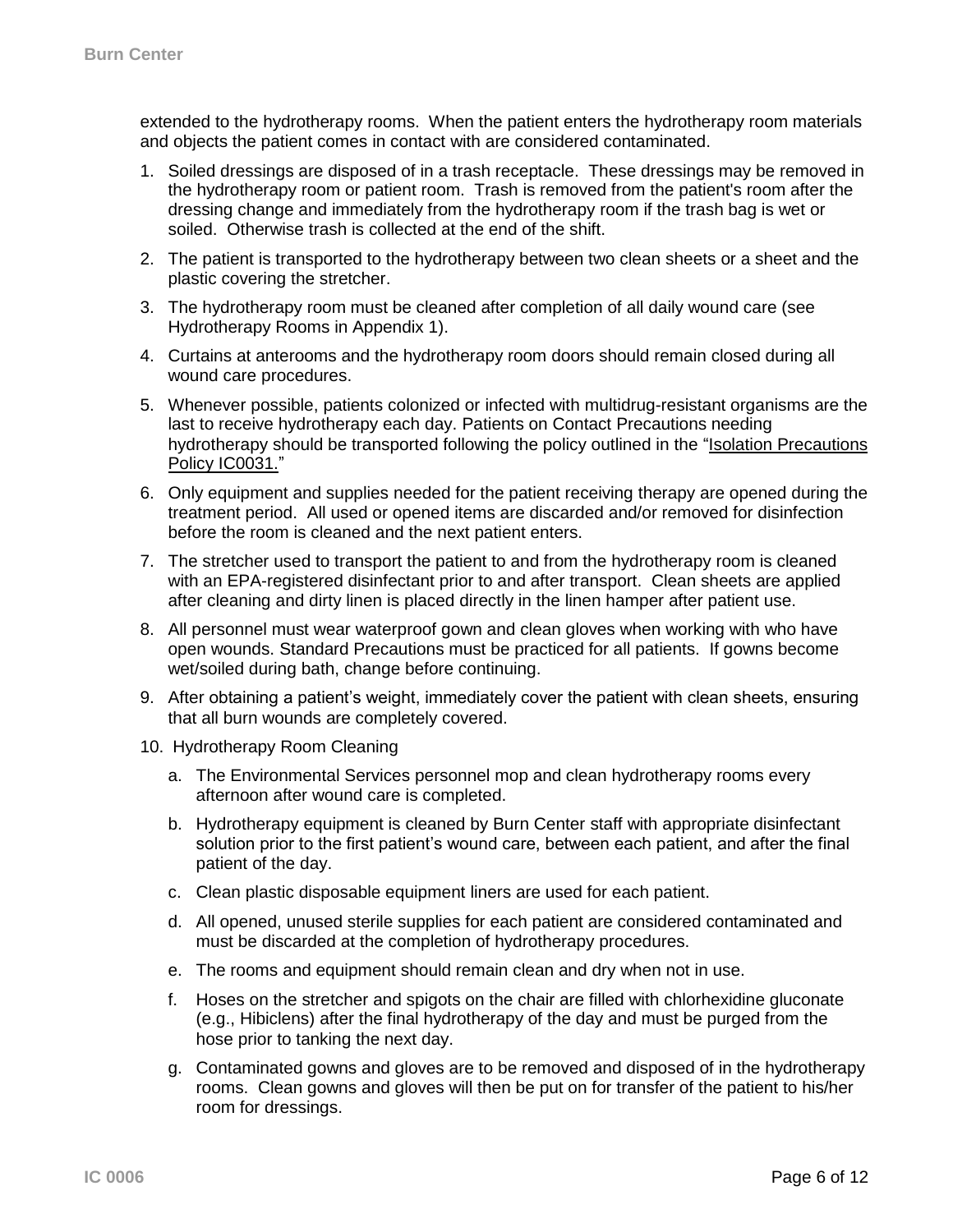- h. The hydrotherapy rooms each have two types of hydrotherapy equipment. Special precautions with respect to cross-infection must be observed. Two patients may be treated at the same time if they are of the same sex and neither requires isolation precautions.
- i. After a patient on Contact Precautions has had hydrotherapy, the area(s) of the curtains handled (i.e., used to pull the curtain) should be disinfected. This can be accomplished by spraying both sides of the curtain with an EPA-registered disinfectant (i.e., MetriGuard) or 3% hydrogen peroxide and allowing it to dry prior to the next procedure. For plastic curtains, a 1:10 dilution of bleach and water may also be used.

## **G. Transportation of Patient Outside Center**

Burn patients often require transportation from the Burn Center to other departments within the main hospital for x-rays, diagnostic tests, etc. When this occurs, arrangements are made so the patient will not wait in the holding area of the department. Preferably, patients are scheduled at a time when patient census in the department is low. Personnel in the area to which the patient is to be taken are notified of the impending arrival of the patient and of the precautions to be used to reduce the risk of transmission of infectious microorganisms*.* After the patient is returned to the room, the stretcher or wheelchair is cleaned with an EPA-registered disinfectant.

#### **H. Waste Disposal**

Waste disposal is performed according to the ["Infection Control Policy:](http://intranet.unchealthcare.org/hospitaldepartments/infection/policies/regmedwaste.pdf) Regulated Medical Waste [IC 0054."](http://intranet.unchealthcare.org/hospitaldepartments/infection/policies/regmedwaste.pdf)

- 1. Liquid waste (e.g., blood, irrigation solutions, etc.) are disposed of in the patients' toilet.
- 2. Solid Waste
	- a. Non-infectious waste is removed frequently enough so as not to allow accumulation. Do not overfill trash bags in order to allow for easy and safe removal.
	- b. Activated safety devices and needles are discarded without recapping into a sharps container which when *¾* full, is closed securely and placed into a red trash bag.

#### **Environmental Services**

Housekeeping responsibilities outlined below are in addition to those found in the ["Environmental Services Infection Control Policy](http://intranet.unchealthcare.org/hospitaldepartments/infection/policies/envirser.pdf) IC0020" and the protocols of the Environmental Services Department.

- 1. Patient Room Cleaning Daily
	- a. Perform hand hygiene and enter the room with cleaning supplies needed.
	- b. Bag trash in sturdy plastic bags. Wipe receptacle with an approved cleaning agent and reline trash receptacle with a plastic liner.
	- c. If soiled linen has been left in the room, place it in a linen bag.
	- d. Damp-wipe horizontal and vertical surfaces with an EPA-registered cleaning agent including shelves, cabinets, chairs, tables, TV screens, bedrails, door handles, sink, etc. Environmental Services should use 70% isopropanol or 70% ethanol to disinfect touch screen monitors. Environmental Services personnel should not touch other specialized patient equipment. Nursing personnel clean these special items (see Appendix 1). Shower, shower curtain and toilet surfaces are cleaned daily if being used.
	- e. Mop the patient room floor with an EPA registered cleaning agent solution and then the bathroom floor (shower floor only if shower is being used). Alternatively, EVS may use separate microfiber mop heads in each area.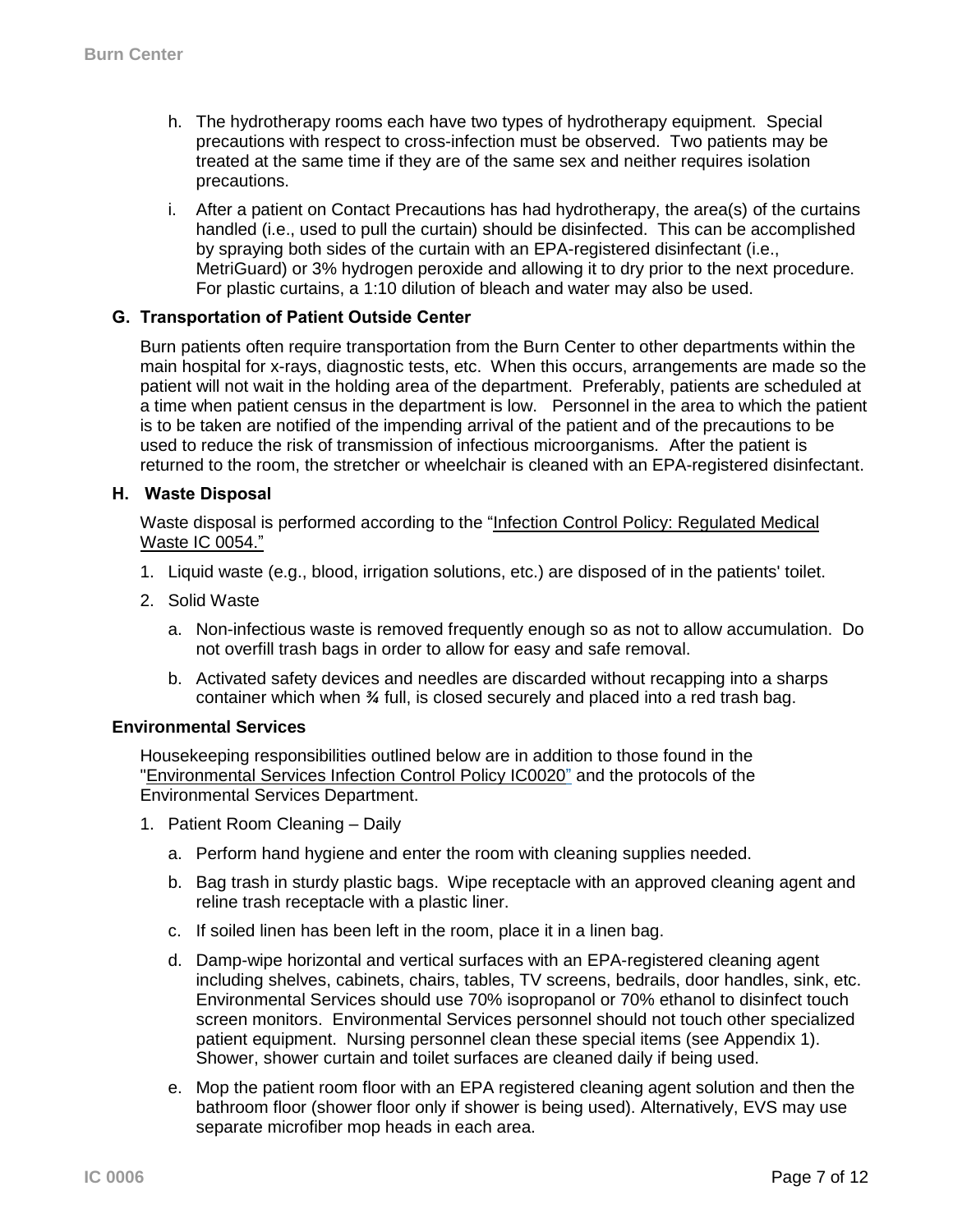- f. Remove isolation garments if worn, before exiting room.
- g. Remove gloves and perform hand hygiene exiting the room.
- 2. Discharge or Weekly Cleaning
	- a. This is the same as daily cleaning except those items inaccessible at daily cleaning are cleaned at this time. This includes such items as bed, mattress and pillows. Spot clean walls as needed. Exceptions: specialized medical equipment, respirators, etc., are cleaned at discharge. Monitors are cleaned in patient rooms daily and at discharge as described above in "Patient Room Cleaning – Daily."
	- b. On patient discharge, the housekeeper will clean the interior of the cabinets in the patient room. Unused patient care supplies may be used for another patient if they have been stored and handled correctly (i.e., handled only with clean hands or clean gloves and stored in a drawer or far enough from the patient and water sources to prevent droplet contamination; packaging is intact with no sign of contamination or moisture contact) and if the patient has not been on Contact Precautions.
- 3. Auxiliary Areas
	- a. This includes the following areas: Recreation Therapy, Physical Therapy, Occupational Therapy, conference room, medicine room, equipment storage room, clean and Soiled Utility Rooms, nourishment room, waiting room, nursing station, hydrotherapy room, locker room, and halls.
	- b. Procedure
		- i. Trash is collected three times per day at scheduled times.
		- ii. Floors are mopped with an approved cleaning agent daily.
		- iii. Elevated surfaces (e.g., sinks, countertops, Co-struc cabinets, etc.) are damp cleaned daily with an EPA registered disinfectant.
		- iv. Soiled linen is placed in a fluid-resistant linen bag.
		- v. Soiled Utility Room hopper is cleaned daily.
		- vi. Chlorhexidine gluconate hand soap and alcohol based hand rub dispensers are checked daily and refilled as needed.
- 4. Hydrotherapy Rooms
	- a. Clean all horizontal surfaces (except hydrotherapy equipment) with an approved cleaning agent after each patient. This includes shelves, co-strucs, blanket warmers, supply carts, stereo, and monitors.
	- b. Supply carts/shelves in the hydrotherapy room require a daily damp-cleaning of exterior surfaces before being returned to Central Supply.
	- c. Hydrotherapy equipment is cleaned after each patient use by Burn Center personnel using an EPA-registered detergent and brush.
	- d. Cubicle curtains around the hydrotherapy equipment should be changed weekly and when visibly soiled.
	- e. Mop and clean hydrotherapy rooms after all wound care is completed for the day.
- 5. Burn Center Offices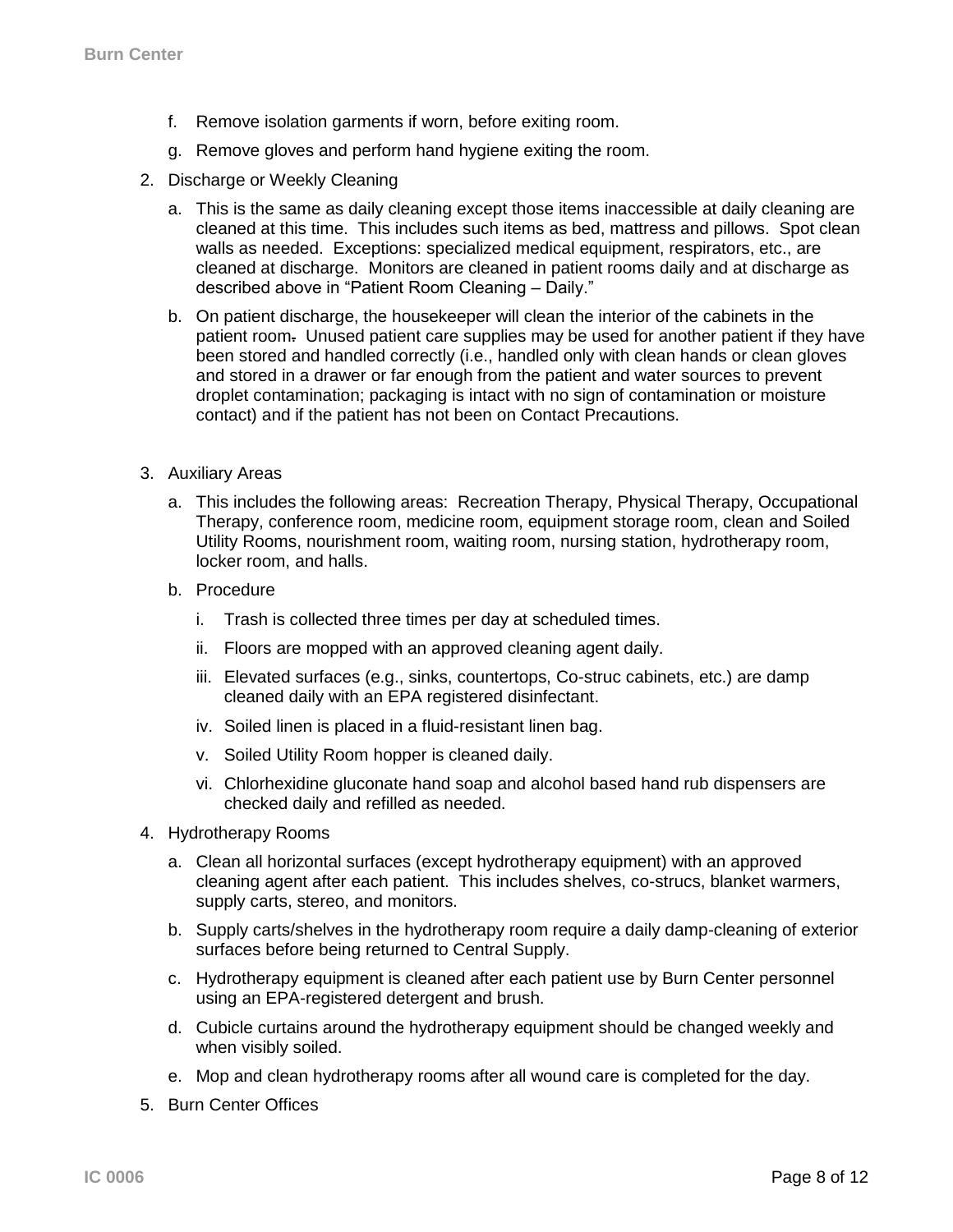Offices within the Burn Center have solid waste emptied once daily or as needed, vacuuming done weekly, and routine cleaning of elevated surfaces are cleaned in accordance with the [Environmental Services Infection Control Policy](http://intranet.unchealthcare.org/hospitaldepartments/infection/policies/envirser.pdf) and applicable Environmental Services protocols.

6. Carpeted areas are spot shampooed as needed (e.g., when visibly soiled) and extracted quarterly.

## **I. Policy Enforcement**

The implementation of this policy and the responsibility for enforcing it will be up to the Director of the Burn Center or their delegate(s) and the Nursing Supervisor or their delegate(s).

#### **J. Reviewed/Approved by**

Hospital Infection Control Committee

## **K. Original Policy Date and Revisions**

Revised on Mar 2004, Apr 2006, July 2008, Apr 2011, May 2014, Dec 2016, June 2017<sub>rev</sub>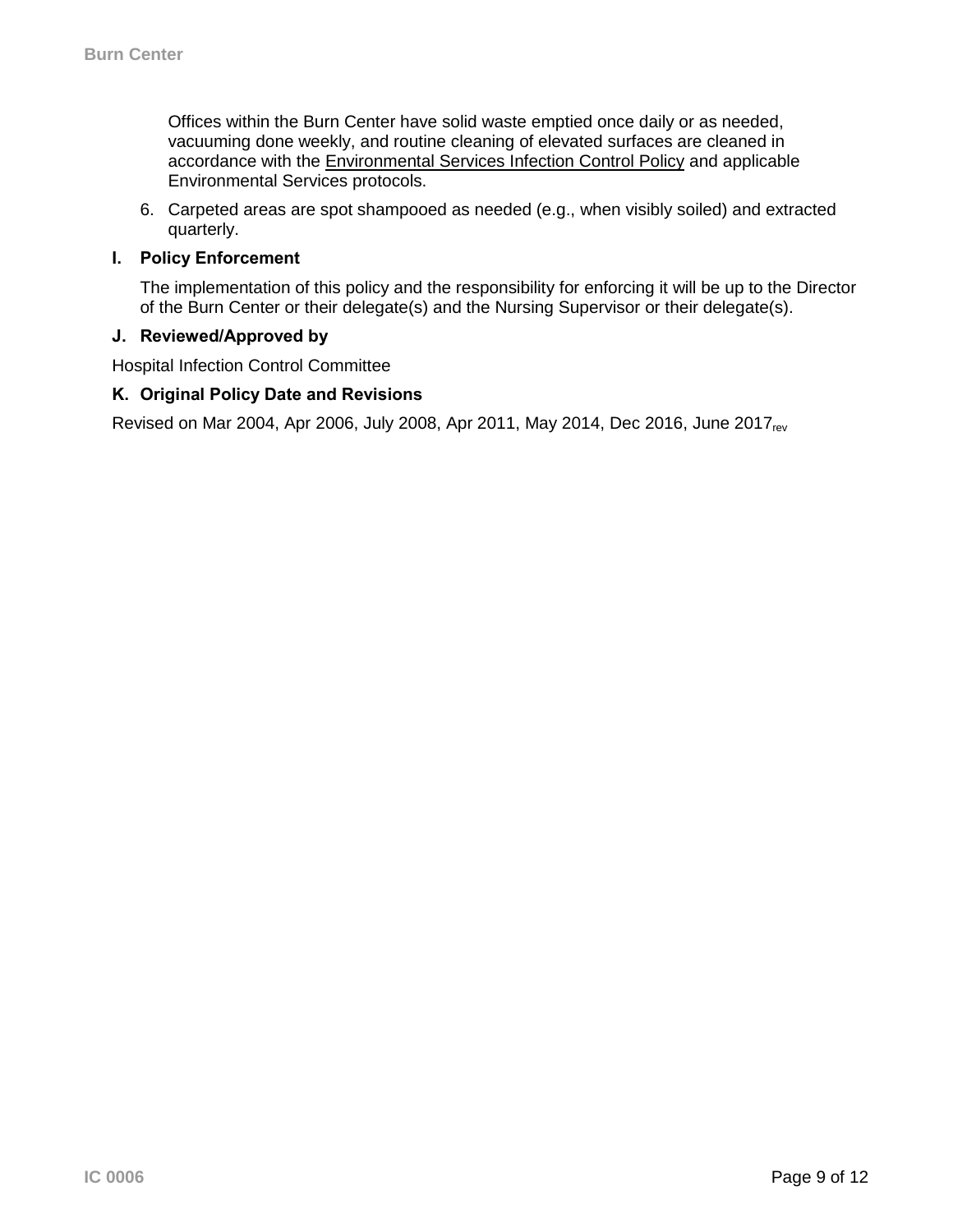# **Appendix 1: Burn Center – Cleaning Duties for Non-Environmental Services Staff**

| <b>ITEM</b>                          | <b>ACTION</b>       | <b>FREQUENCY</b>                                                      | <b>CLEANING AGENT</b>                                      | <b>RESPONSIBLE STAFF</b>    |
|--------------------------------------|---------------------|-----------------------------------------------------------------------|------------------------------------------------------------|-----------------------------|
| <b>Mattress</b>                      | Clean/disinfect     | Daily and as needed if<br>contaminated with wound<br>drainage/exudate | EPA-registered<br>disinfectant                             | Nsg                         |
| BP Cuffs (single patient<br>use)     | Damp clean          | If visibly soiled                                                     | <b>EPA</b> registered<br><b>Disinfectant</b>               | <b>Nsg</b>                  |
| Stethoscopes (single<br>patient use) | Damp wipe           | If visibly soiled                                                     | Alcohol                                                    | <b>Nsg</b>                  |
| <b>Dopplers</b>                      | Damp clean          | After each patient                                                    | EPA--registered<br>disinfectant                            | <b>Nsg</b>                  |
| Warmers in store room                | Damp wipe           | Daily                                                                 | EPA--registered<br>disinfectant                            | Techs/CNA                   |
| Sharps boxes                         | Change when 34 full | As needed                                                             |                                                            | Techs/CNA, Nsg, EVS         |
| <b>Bovie</b>                         | Damp clean          | Before and after each<br>patient                                      | EPA--registered<br>disinfectant                            | Techs/CNA, Nsg              |
| Vents, other special<br>equipment    | Damp wipe           | Daily<br>At discharge                                                 | EPA-registered<br>disinfectant/or per mfg.<br>instructions | <b>Nsg/Respiratory Care</b> |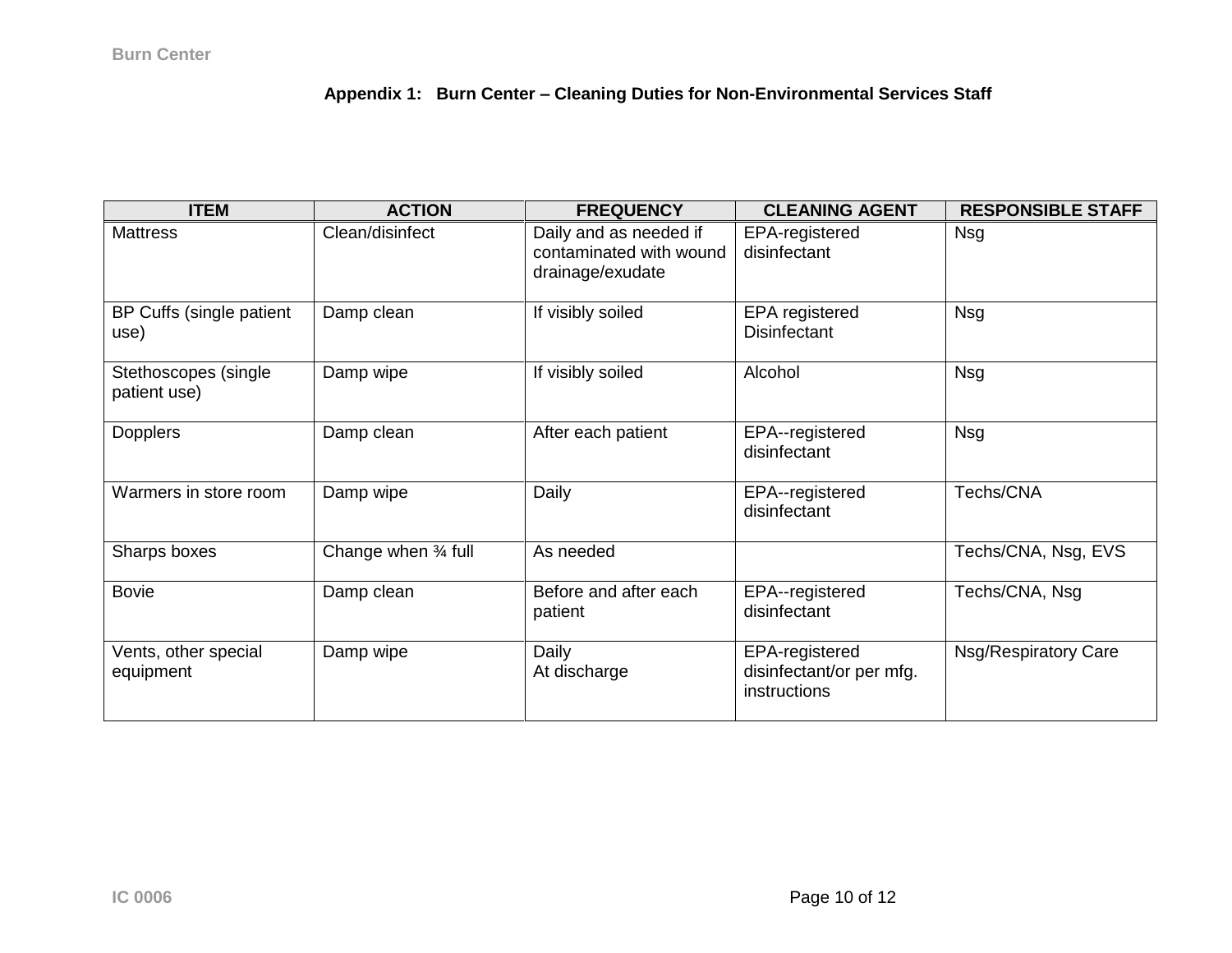| <b>ITEM</b>                                                                             | <b>ACTION</b>                                                                                              | <b>FREQUENCY</b>                                           | <b>CLEANING AGENT</b>           | <b>RESPONSIBLE STAFF</b>                                          |
|-----------------------------------------------------------------------------------------|------------------------------------------------------------------------------------------------------------|------------------------------------------------------------|---------------------------------|-------------------------------------------------------------------|
| <b>Transporting equipment</b>                                                           | Damp wipe                                                                                                  | After each patient use                                     | EPA--registered<br>disinfectant | Nsg, Tech/CNA,<br>PT/OT/RecT                                      |
| <b>Transient equipment</b><br>(EKG, EEG, Xray, etc.)                                    | Damp wipe                                                                                                  | Before each patient use<br>After each patient use          | EPA-registered<br>disinfectant  | Dept. owning                                                      |
| Non-disposable safe<br>patient handling<br>equipment                                    | Damp wipe, change<br>plastic cover                                                                         | Between patient uses                                       | EPA--registered<br>disinfectant | Techs/CNA                                                         |
| Equipment in soiled utility<br>room that is grossly<br>contaminated and goes<br>to CPD. | Damp clean                                                                                                 | Prior to returning to CPD                                  | EPA--registered<br>disinfectant | Techs/CNA                                                         |
| Carts used for removing<br>contaminated items                                           | Damp wipe                                                                                                  | Prior to leaving Burn<br>Center                            | EPA--registered<br>disinfectant | Techs/ CNA                                                        |
| Bronchoscope                                                                            | PreClean/Clean/disinfect                                                                                   | After each use per<br>endoscope policy                     | High level disinfection         | <b>Respiratory Care</b><br>(Preclean) and Bronch<br>lab personnel |
| <b>HYDROTHERAPY</b><br><b>AREA:</b>                                                     |                                                                                                            |                                                            |                                 |                                                                   |
| Hydrotherapy transport<br>stretcher                                                     | Damp clean                                                                                                 | After each patient                                         | EPA-registered<br>disinfectant  | Techs/CNA                                                         |
| Hydrotherapy tanks and<br>chair                                                         | Damp clean                                                                                                 | Between patients<br>After final tanking<br>Damp wipe daily | EPA-registered<br>disinfectant/ | Techs/CNA                                                         |
| HT chair, if not used<br>Sprayers/hoses for                                             | Damp wipe                                                                                                  |                                                            |                                 | Techs/CNA                                                         |
| hydrotherapy                                                                            | Clean sprayer head and<br>at least 5 feet of hose<br>above the head                                        | After each patient                                         | EPA--registered<br>disinfectant |                                                                   |
| Internal disinfection of<br>water hoses                                                 | Fill hoses with hibiclens,<br>leave in overnight.<br>Purge with water prior to<br>the first use of the day | After the last tanking of<br>the day                       | <b>Hibiclens</b>                | Techs/CNA                                                         |